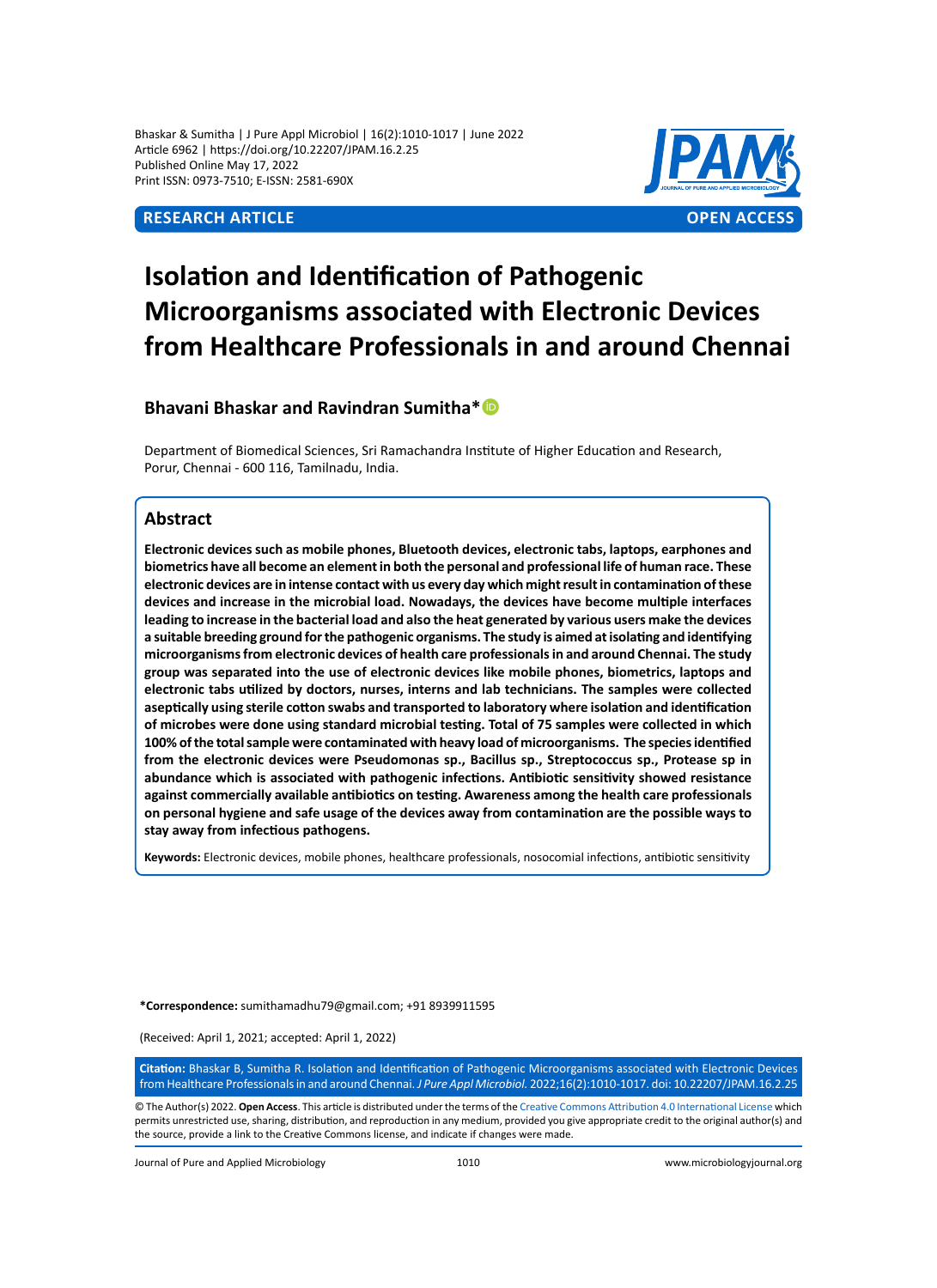#### **Introduction**

In the present era of technological development, electronic devices have become an essential requirement in every walk of human life and life stumbles in its absence. Mobile phones, bluetooth, electronic tabs, laptops, computers, earphones and biometrics are communication devices being used every day. Even though we more often carry these electronic devices in our bags and pockets, our face, hands and ears come in contact with these electronic devices when we communicate. Hence these devices act as a vector for transmission of pathogenic microorganisms from person to person. The numerous advantages that these devices possess allow one to fail to notice the hazard over health making them a potential carrier for the spreading of pathogenic microorganisms causing diseases.<sup>1</sup>

In the perspective of a health care professional, surrounding environment plays a very important role in the spread of pathogenic microorganisms. They are continuously exposed to many infectious prone areas like handling patient's samples in the laboratories or during handling patients in various health care setups. The health care professionals are often in contact with pathogenic microorganisms that could be disseminated to these electronic devices during their contact. Nosocomial infection is any disease that is acquired by a patient during their medical care. In the contemporary era of antibiotics, nosocomial infections are a very serious health problem.<sup>2</sup> During patient care, especially in intensive care units usage of mobile phones and bluetooth extends the risk of nosocomial infections in patients even though they do not come in direct contact with these devices.3,4

Studies have shown that combination of frequent handling and the heat generated by the electronic devices creates a prime breeding ground for all sorts of microorganisms that are normally found in our skin and environment. Previous studies have indicated that the presence of medically important bacteria like *Staphylococcus aureus, Staphylococcus epidermidis*, Methicillin-Resistant *Staphylococcus aureus* (MRSA), *Pseudomonas aeruginosa, Micrococcus luteus, Escherichia coli, Bacillus subtilis* and *Alternaria* sp., *Aspergillus niger, Cladosporium, Penicillium*, *Aspergillus flavus*  and *Aspergillus fumigates* were the main bacterial and fungal isolates found associated with mobile phones.<sup>5</sup>

Apart from all these, personal hygiene could be a regarding factor when electronic devices are concerned. Usage of electronic devices when we are in restrooms, working in laboratories, public transports, gardening, dusting, and so on also creates high risk environment for microorganisms to access your personal devices as you are in direct contact with them. This also paves the way for user to encounter detrimental infections.<sup>6</sup>

#### **Materials and methods Sample Size**

The present study was approved by the Ethics Committee for Students Projects, Sri Ramachandra Institute of Higher Education and Research. A total of 75 samples were collected (n = 75). The inclusion criteria included students, technicians, interns, doctors and nurses from hospitals in and around Chennai. The exclusion criteria included patients and children below 18 years.

#### **Sample Collection**

Samples were collected aseptically with a sterile swab that was moistened with sterile normal saline (rubbing the sterile swab over the surface of electronic devices). The collected swabs were aseptically transferred to laboratory for processing. The questionnaire was developed and validated which consisted of salient questions related to the types of electronic devices in contact, daily usage of electronic devices, exposure to various environments, mostly encountered infections and frequency in cleaning of the electronic device by the medical practitioner and clinicians. Informed consent and questionnaire were obtained from the participants prior to sample collection.<sup>7</sup>

#### **Isolation and Identification of microorganisms**

Samples collected aseptically were inoculated into nutrient broth, incubated at 37°C for 24 hours, following which quantification of bacteria was performed by plate count method and samples were also inoculated into yeast mannitol broth at 25°C for 48 hours. The bacterial samples were further subjected to identification tests such as gram staining, motility test, biochemical analysis (IMViC test, catalase test) and antibiotic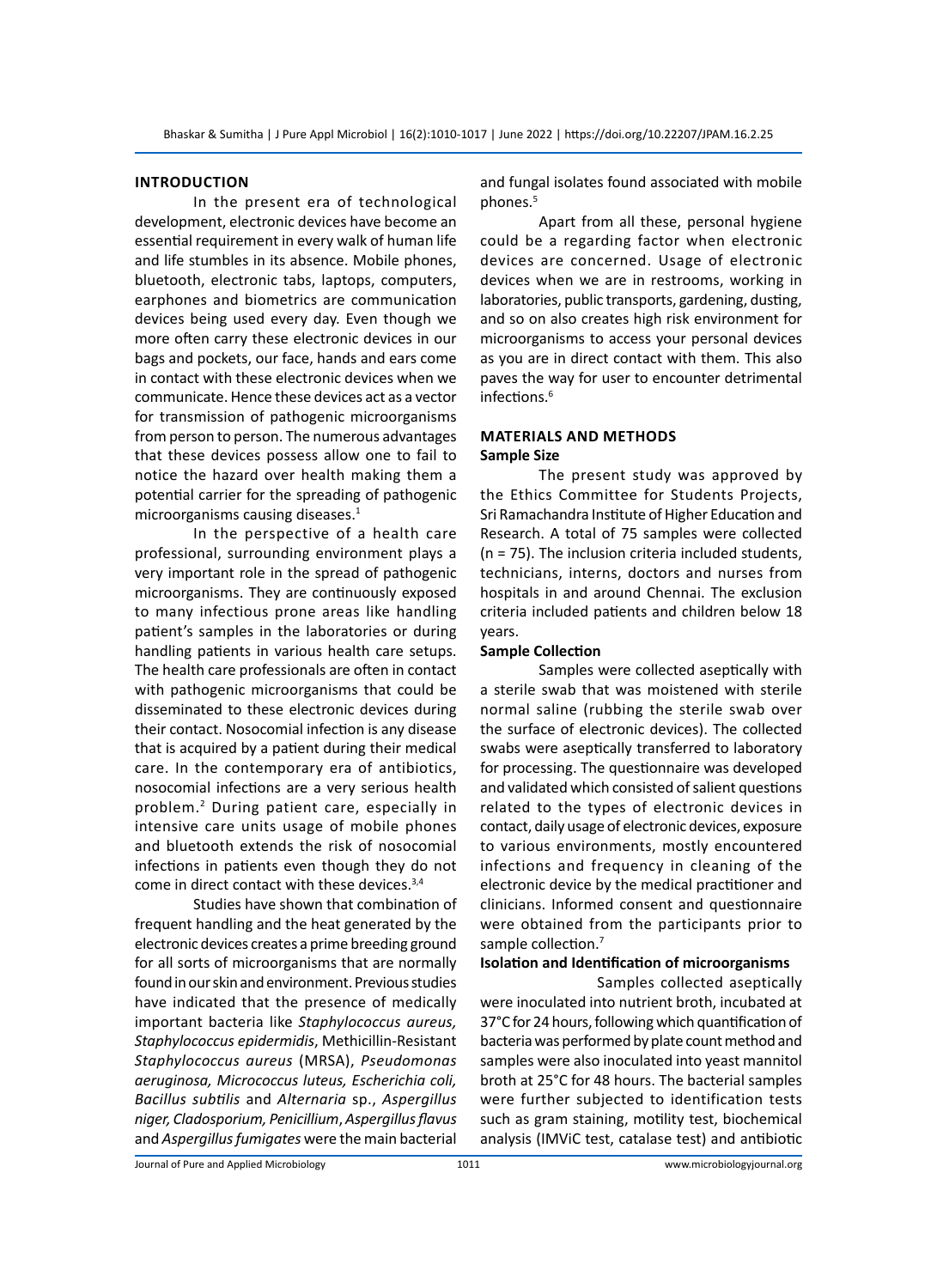sensitivity test. Lactophenol cotton blue staining was performed to identify the fungal species. $8,9$ **Biochemical tests**

Gram negative bacilli were identified by performing a series of biochemical tests IMViC [Indole, Methyl Red, Voges Proskauer test and Citrate utilization test]. Indole test- Test bacterial culture was inoculated with tryptone broth and incubated for 48 hours at 37°C. Following incubation few drops of Kovac's reagent was added to test tubes. The tubes were observed for the formation of cherry red ring on the top.

Methyl red (MR) test- Test bacterial culture was inoculated with glucose phosphate broth (MRVP media) and incubated at 37°C for 48 hours. Following incubation 3-4 drops of Methyl Red (MR) indicator was added to the test tubes. The tubes were observed for development of red color after addition of MR indicator.

Voges Proskauer (VP) test-Test bacterial culture was inoculated with glucose phosphate broth and incubated for 48 hours at 37°C. Following incubation 0.5ml of Barrit's solution A (α-naphthol) and equal amount of Barrit's B solution was added to the test tubes and shaken. The tubes were observed for development of red color after addition of Barrit's solution A and B.

Citrate utilization test-Test bacterial culture was inoculated with the simmon citrate agar in slanted position and incubated for 24- 48 hours at 37°C. If the organism has the ability to utilize citrate, color changes from green to blue.

Gram positive cocci were identified based on their reaction in catalase test.

#### **Catalase test- Slide method**

A small amount of bacterial colony was transferred to a clean, dry slide using a sterile loop. A drop of 3%  $H_2O_2$  was placed on to the slide and mixed. The slide was observed for the evolution of oxygen bubbles.

# **Antibiotic Sensitivity**

# **Well diffusion method**

The antibiotic sensitivity testing was done for the isolates by well diffusion method. The culture isolates were spread over the Mueller-Hinton agar medium with a sterile cotton swab aseptically. The plates were allowed to dry for 5 minutes. A hole with a diameter of 6 to 8 mm was punched aseptically with a sterile cork borer, and a volume (10  $\mu$ L) of the commercially available antibiotics Ciproflaxin, Ampicillin, Levofloxacin and Amoxicillin were tested against the isolated gram positive and gram-negative organisms respectively. The plates were incubated after exposure for 24 hours at 37°C. After incubation the plates were observed for zone of clearance to determine whether the tested bacterial species are resistant or sensitive to the commercial antibiotic.

#### **Results Sample Collection**

A total of 75 samples from the electronic devices were collected aseptically from various healthcare professionals and different



**Fig. 1.** Distribution of the number of samples from various electronic devices.

Journal of Pure and Applied Microbiology 1012 www.microbiologyjournal.org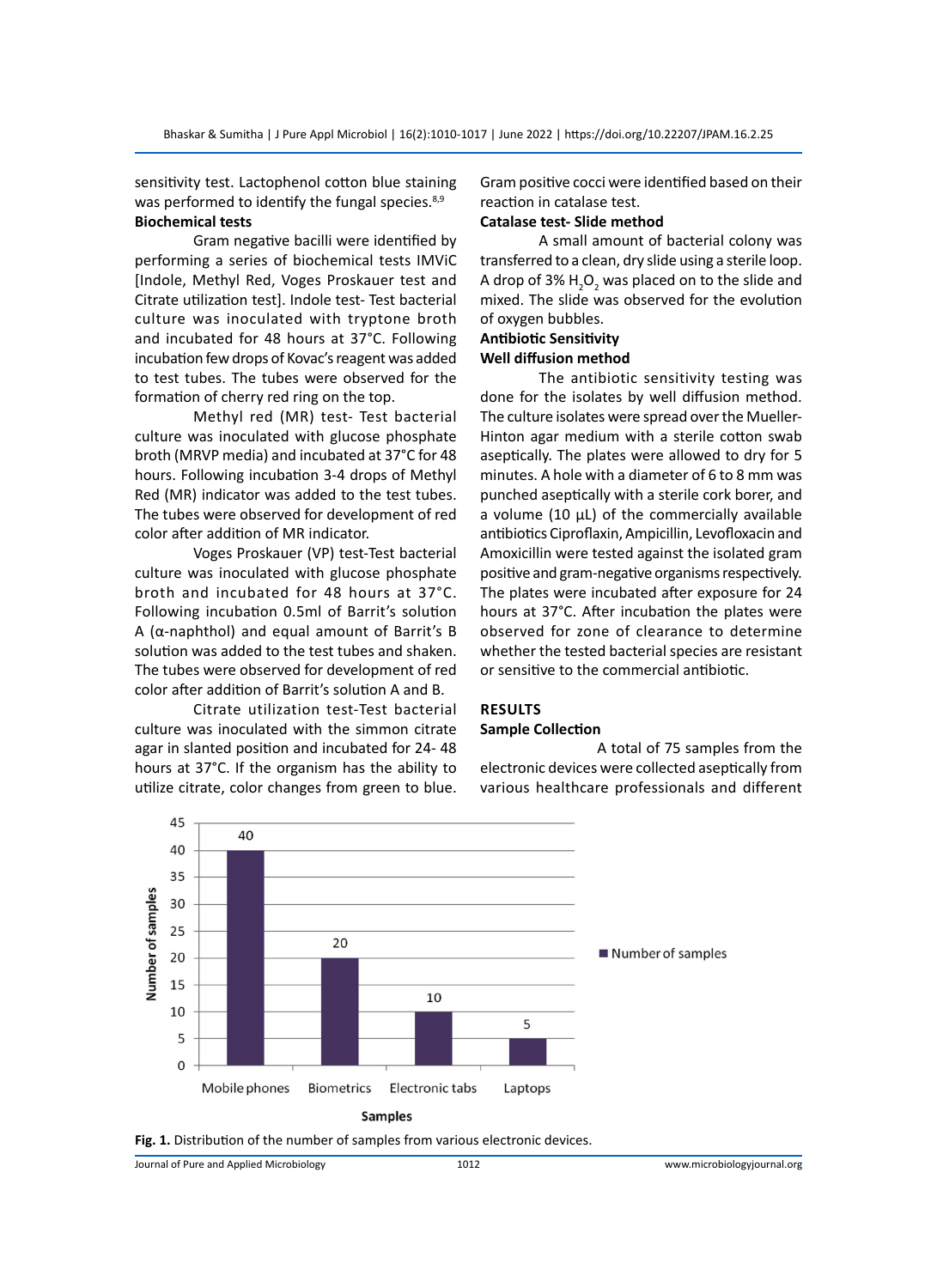healthcare setups. The distribution of sample collected from various sources of electronic devices is represented in (Fig.1) respectively.

A questionnaire was given to every participant at the time of sample collection before which the questionnaire was validated as well. The questionnaire had included the usage of electronic devices on daily basis, which highlighted tabs being used more frequently in a day by 70% of people succeeded by mobile phones being used by 45% as represented in the (Fig. 2). Cleaning of electronic devices was a question of importance to the

study showing that 60% of people cleaned their device surface while 40% did not as represented in (Fig. 3).

#### **Quantification of microorganisms**

Plate count agar method was used to quantify the number of microorganisms in different samples and was found that the number of microorganisms in each sample isolated were high.

#### **Identification of microbes**

Gram staining and lactophenol cotton blue staining techniques were performed for all the isolated



**Fig. 2.** Usage of Electronic devices on daily basis.





Journal of Pure and Applied Microbiology 1013 www.microbiologyjournal.org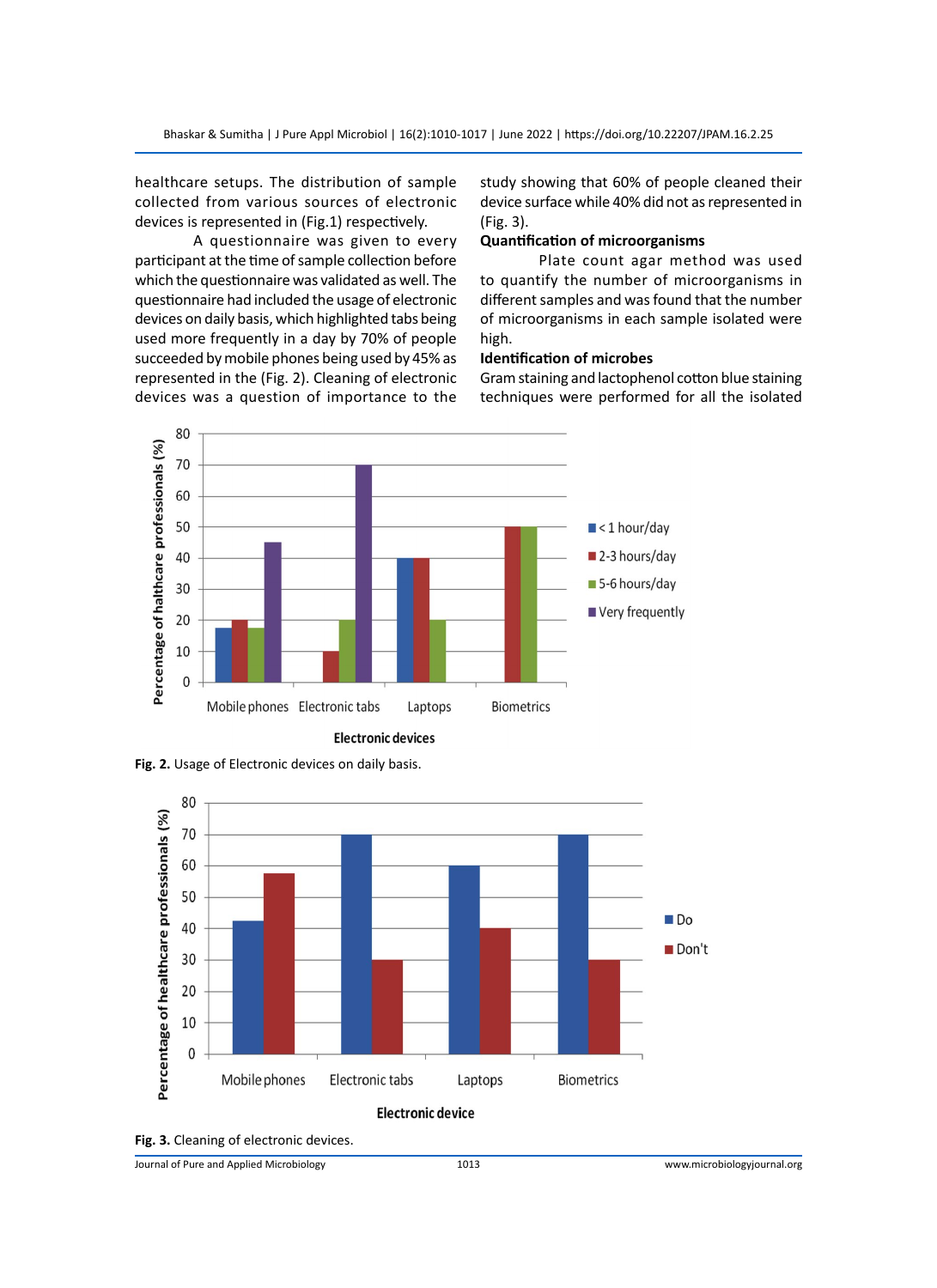bacterial and fungal isolates. The gram positive and gram-negative bacteria were determined respectively. The gram negative and gram-positive organisms were further classified and identified by biochemical analysis.

#### **Selective media (MacConkey agar)**

The samples were streaked onto MacConkey agar plates. The collected samples showed the presence of either lactose fermenting or non-lactose fermenting bacteria. Lactose fermenting bacteria were identified based on the formation of pink colonies and the non-lactose fermenting bacteria were identified based on the formation of colorless colonies on the agar.

### **Biochemical analysis**

The samples were further subjected to biochemical analysis. The results of the indole, methyl red, voges proskauer, citrate and catalase test and the bacterial isolates that were identified at the species level is shown in (Table 1) and the (Fig.4) respectively.

#### **Antibiotic Sensitivity**

Antibiotic sensitivity test was performed using the well diffusion method and zone of clearance was observed for all the bacterial isolates against the commercially available antibiotics.

#### **Discussion**

Electronic devices such as mobile phones, laptops, computers, earphones and biometrics have become indispensable from the population of the present era. Among these mobile phones, tabs, laptops and biometrics are the most frequently used electronic devices. Studies show that mobile phones have emerged from being a mere communicable device among public to multipurpose, non-medical device used in the healthcare facility and general community.<sup>10</sup> It is also due to its propinquity to the body that it is a vulnerable infection causing amenity. In the present study, 75 samples were aseptically collected from electronic devices like mobile phones, tabs, laptops and biometrics as represented in (Fig. 1) using sterile swabs that were moistened with normal saline. The data collected by the questioner from the participant clearly indicated that about 70% of the participants were in frequent contact with the electronic devices like mobile phones, tabs and ear buds. Majority of the participants never cleaned their electronic devices on regular basis, only 40% of the participants maintained their devices as represented in the (Fig. 2 and 3). The samples were collected from SRIHER, Xcellent Care Hospital and Anderson diagnostics & labs and transferred to laboratory

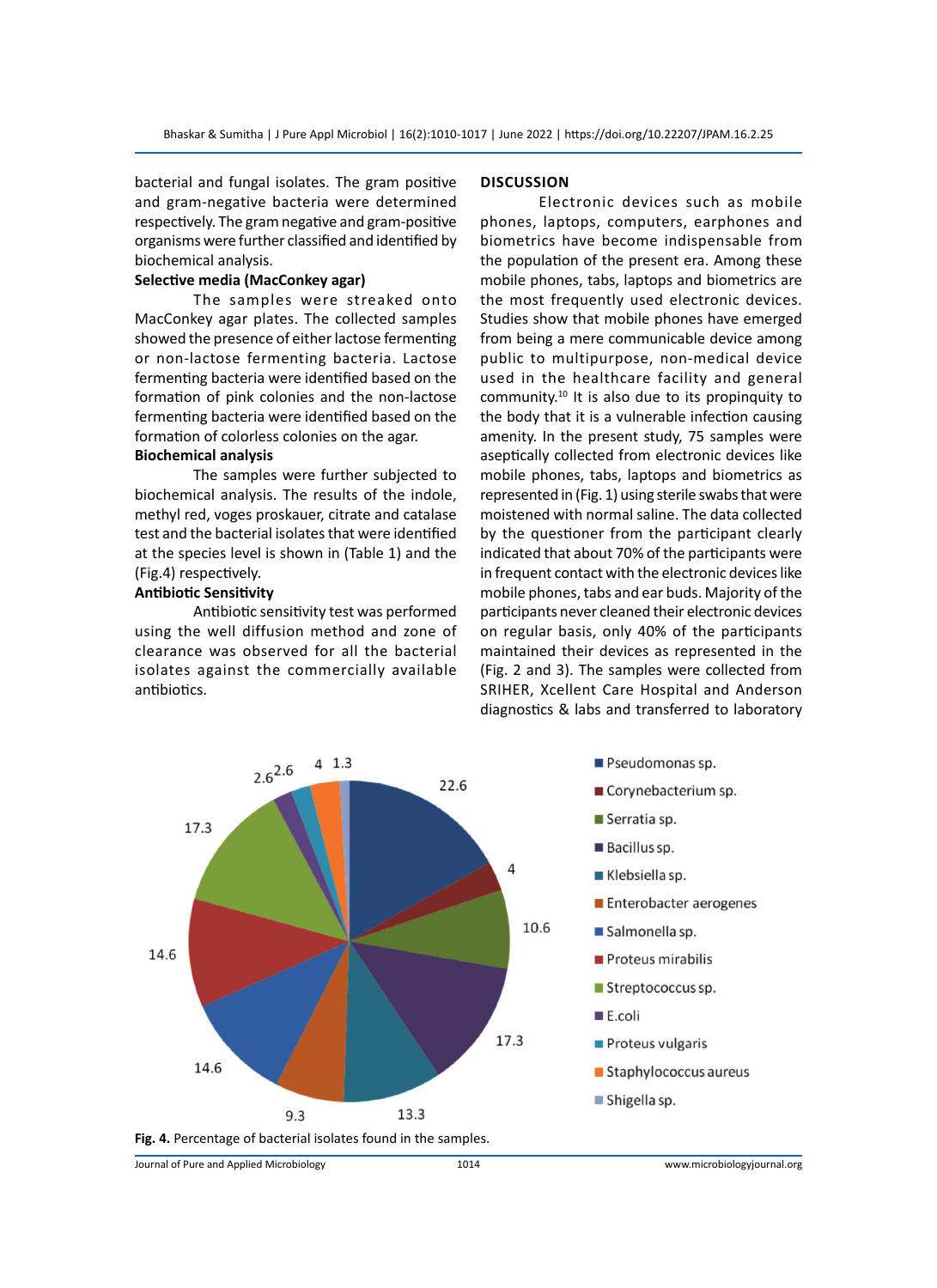Bhaskar & Sumitha | J Pure Appl Microbiol | 16(2):1010-1017 | June 2022 | https://doi.org/10.22207/JPAM.16.2.25

| No. | Samples           | $G +/-$ | M/NM                         | LF/NLF     | L                        | MR                | VP                           | Cit               | Ca                       | Microorganism       |
|-----|-------------------|---------|------------------------------|------------|--------------------------|-------------------|------------------------------|-------------------|--------------------------|---------------------|
| 1.  | Mobile phones     | G-      | $+$                          | <b>NLF</b> |                          |                   |                              | $\ddot{}$         | $\ddot{}$                | Pseudomonas sp.     |
|     |                   | $G+$    |                              | <b>NLF</b> |                          | $\qquad \qquad -$ | $\ddot{}$                    | $+$               | $\ddot{}$                | Bacillus sp.        |
|     |                   | G+      | $\qquad \qquad -$            | <b>NLF</b> |                          | $\ddot{}$         |                              | $\qquad \qquad -$ | $\ddot{}$                | Corynebacterium sp. |
|     |                   | $G-$    | $+$                          | LF         |                          | $\ddot{}$         |                              | $+$               | $\ddot{}$                | Citrobacterfreundii |
|     |                   | $G-$    | $+$                          | LF         | $\ddot{}$                | $\ddot{}$         |                              | $\qquad \qquad -$ | $\ddot{}$                | E.coli              |
| 2.  | <b>Biometrics</b> | G-      | $+$                          | <b>NLF</b> |                          |                   |                              | $\ddot{}$         | $\ddot{}$                | Pseudomonas sp.     |
|     |                   | $G-$    | $\ddot{}$                    | <b>NLF</b> |                          | ٠                 | $\ddot{}$                    | $+$               | $\ddot{}$                | Serratia sp.        |
|     |                   | $G+$    |                              | LF         |                          | $\ddot{}$         | $\qquad \qquad \blacksquare$ | $+$               | $\overline{\phantom{a}}$ | Streptococcus sp.   |
|     |                   | $G+$    | $\qquad \qquad \blacksquare$ | <b>NLF</b> | ٠                        | ٠                 | $\ddot{}$                    | $+$               | $\ddot{}$                | Bacillus sp.        |
|     |                   | $G-$    | $\ddot{}$                    | LF         |                          | $\ddot{}$         | $\overline{\phantom{a}}$     | -                 | $\ddot{}$                | Salmonella sp.      |
|     |                   | G-      | $\ddot{}$                    | <b>NLF</b> | -                        | $+$               | $\overline{a}$               | $\ddot{}$         | $\ddot{}$                | Proteus sp.         |
| 3.  | Laptops           | G+      | $+$                          | <b>NLF</b> |                          | $\ddot{}$         |                              | $\qquad \qquad -$ | $\ddot{}$                | Corynebacterium sp. |
|     |                   | $G+$    | $\overline{\phantom{0}}$     | <b>NLF</b> |                          |                   | +                            | $\ddot{}$         | $\ddot{}$                | Bacillus sp.        |
|     |                   | G-      | $+$                          | <b>NLF</b> |                          |                   | ۰                            | $+$               | $\ddot{}$                | Pseudomonas sp.     |
|     |                   | $G-$    | $\ddot{}$                    | <b>NLF</b> |                          |                   | $\ddot{}$                    | $+$               | $\ddot{}$                | Serratia sp.        |
|     |                   | G+      | $\qquad \qquad -$            | LF         | ٠                        | $\ddot{}$         | ÷,                           | $\ddot{}$         | $\overline{\phantom{a}}$ | Streptococcus sp.   |
|     |                   | G-      | $+$                          | LF         | $\ddot{}$                | $\ddot{}$         |                              |                   | $\ddot{}$                | E.coli              |
|     |                   | $G-$    | $+$                          | LF         | $\overline{\phantom{0}}$ | $\ddot{}$         | ۰                            | $\qquad \qquad -$ | $\ddot{}$                | Salmonella sp.      |
| 4.  | Electronic tabs   | $G-$    | $+$                          | <b>NLF</b> |                          | $\qquad \qquad -$ | $\overline{a}$               | $\ddot{}$         | $\ddot{}$                | Pseudomonas sp.     |
|     |                   | $G+$    |                              | <b>NLF</b> |                          | $\qquad \qquad -$ | $\ddot{}$                    | $+$               | $\ddot{}$                | Bacillus sp.        |
|     |                   | $G+$    |                              | <b>NLF</b> |                          | +                 |                              | $\qquad \qquad -$ | $\ddot{}$                | Corynebacterium sp. |
|     |                   | $G-$    | $\ddot{}$                    | LF         |                          | $\ddot{}$         |                              |                   | $\ddot{}$                | Salmonella sp.      |
|     |                   | $G-$    |                              | <b>NLF</b> | +/-                      | $\ddot{}$         |                              | +                 | $\ddot{}$                | Shigella sp.        |

**Table 1.** Identification of isolated strains by gram staining and biochemical analysis

\* M- (+) Motile, (-) Non motile, LF- Lactose fermenting, NLF- Non lactose fermenting, analysis of selective media, Biochemical analysis Indole, Methyl red, Voges Proskauer, Citrate and catalase test (IMViC & Ca).

for processing. Furthermore, the samples were processed by various microbial tests for isolation of bacteria and fungi respectively. Quantification of the microorganisms present in the samples was carried out with the help of plate count agar. It was observed that invariably all the 75 samples had loads of bacterial and fungal isolates which were more in number.

Identification of bacterial isolates was performed using gram staining, motility test, selective media and biochemical analysis. Both the gram positive and negative cocci and bacilli were identified. Motility test exhibited some samples with motile bacteria and others with non motile bacteria. A preliminary screening using differential media (MacConkey agar) indicated the presence of lactose fermenting and non-fermenting bacteria. Confirmatory biochemical test (IMViC and catalase test) had shown the bacterial species in particular which is represented in (Table 1) that demonstrates a comprehensive record of the isolates from the electronic devices.

Among the bacterial isolates *Pseudomonas* sp. was found to be the highest (22.6%), following which were *Bacillus* sp. (17.3%), *Streptococcus* sp. (17.3%), *Salmonella* sp. (14.6%), *Proteus* sp. (14.6%) and *Shigella* sp. being the least (1.3%) (Fig. 4). All the samples were sensitive to the commercially available antibiotics. Lactophenol cotton blue staining was performed for all the samples to identify the fungal species and based on the morphology; *Aspergillus* sp. and *Candida*  sp. were identified.

This study revealed that the contamination of electronic devices of health care participants was mainly due to frequent handling during patient care. Nosocomial infections were reported in participants using mobile phones and tabs which were also seen in similar studies in hospital environment. This could be a potential risk factor for nosocomial infections to both health care professionals and people who come in contact with them.<sup>11,12</sup> Bacterial and fungal infections are frequently been reported for COVID-19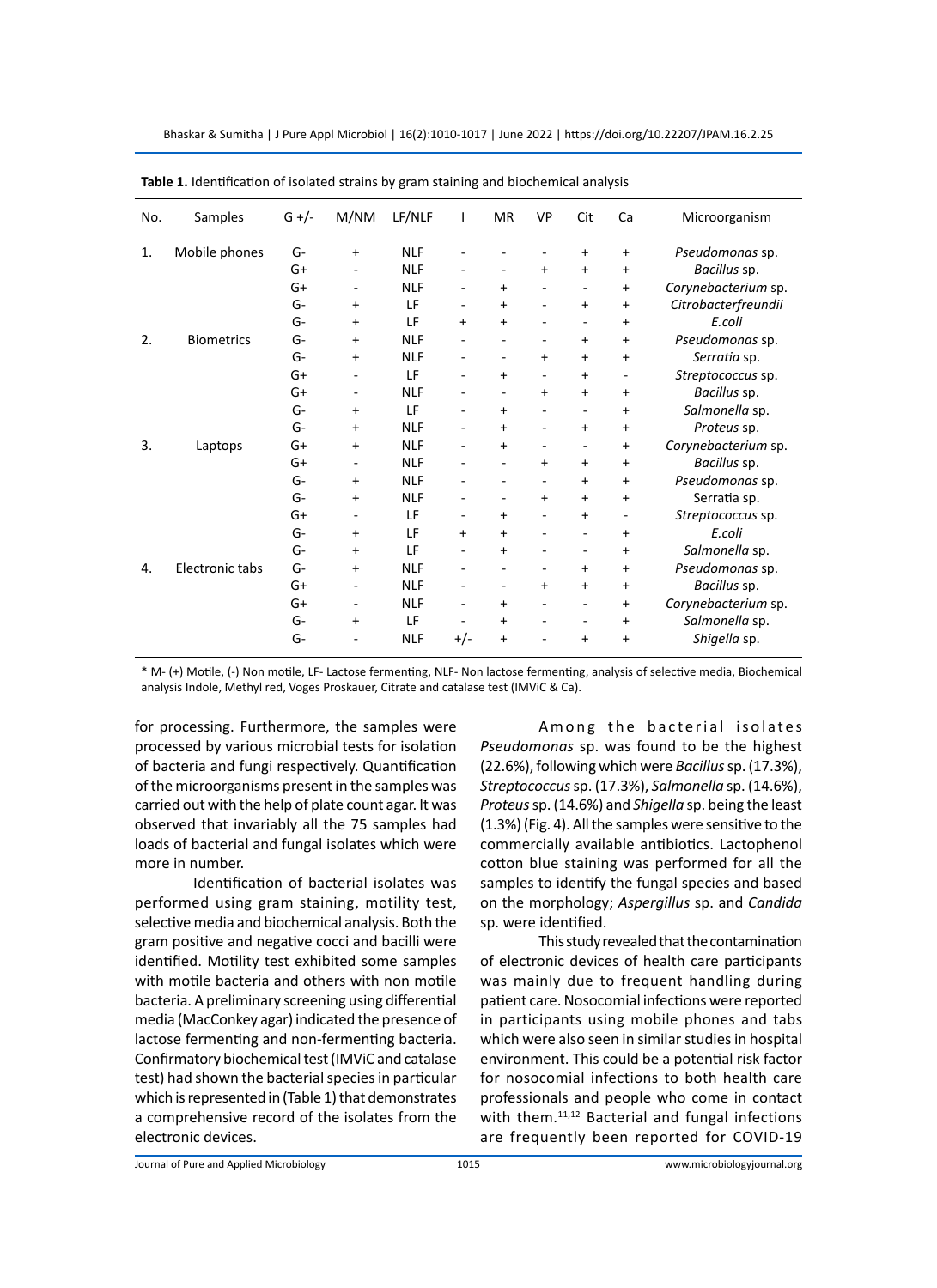affected patients. A recent study on 140 COVID-19 affected patients who acquired both bacterial and fungal infection after their admission in ICU with indication of infection by both the grampositive, gram-negative and fungal organisms were subjected to be evident. $13$  Health care participants who did not regularly clean (disinfect) their mobile phone had higher bacterial contamination than those who regularly cleaned their mobile phone. This could be a probable area of future perspective where the general population along with the healthcare professionals could be advised on personal hygiene, cleaning their electronic devices, minimizing the use of devices in areas they are susceptible to encounter infectious pathogens or placing the gadgets in safe and sealed units free of contamination at their workplace. An alternate to this could be coating of the surface of electronic devices with antibiotics in the form of tempered films or protective coats. In the current scenario of COVID pandemic where immunity is at stake, risk of such secondary infections possesses great risk.

#### **Conclusion**

The present study showed elevated incidence of bacterial and fungal contamination from the electronic devices used by the health care participants. The results clearly indicated the significant load of bacterial and fungal contamination of microbial isolates isolated from the devices. As far as healthcare professionals are concerned, they are at high risk of encountering nosocomial infections or hospital acquired infections. These infections pose a serious threat to the lives of healthcare professionals as they are capable of developing serious diseases. A standard operating procedure on awareness of personal hygiene, cleanliness of devices, avoiding the usage of electronic devices in infection prone areas must be strictly followed in a healthcare sector.

#### **ACKNOWLEDGMENTS**

The authors would like to thank the Department of Biomedical Sciences, Sri Ramachandra Institute of Higher Education and Research for the necessities and facilities provided for the conduct of the study. We would also like to thank the Department of Microbiology, Sri Ramachandra Institute of Higher Education and Technology (DU), Porur, Chennai for providing us with the selective media for isolation of bacterial strains.

#### **CONFLICT OF INTEREST**

The authors declare that there is no conflict of interest.

#### **AUTHORS' CONTRIBUTION**

All authors listed have made a substantial, direct and intellectual contribution to the work, and approved it for publication.

#### **FUNDING**

None.

#### **DATA AVAILABILITY**

The datasets generated and analysed during the current study are available from the corresponding author on reasonable request.

#### **ETHICS STATEMENT**

Not applicable.

#### **Reference**

- 1. Al-Abdalall AHA. Isolation and identification of microbes associated with mobile phones in Dammam in eastern Saudi Arabia. *J Family Community Med.* 2010;17(1):11-14. doi: 10.4103/1319-1683.68783
- 2. Deepak KV, Alemu B, Dantse D, et al. Isolation And Characterization Of BacteriaFrom Mobile Phones Of Students And Employees At University Of Gondar, Ethiopia. *Bulletin of Pharmaceutical Research.* 2015;5(3):96-100.
- 3. Suganya S, Judia H, Sumathy V. Isolation and identification of bacteria from covered and uncovered mobile phones. *Int J Environ Sci.* 2012;3(1):44-54. doi: 10.6088/ijes.2012030131006.
- 4. Bereket W, Hemalatha K, Getenet B, et al. Update on bacterial nosocomial infections. *Eur Rev Med Pharmacol Sci.* 2012;16(8):1039-1044.
- 5. Dave S, Shende K. Isolation and Identification of Microbes Associated With Mobile Phones in Drug District in Chhattisgarh Region, India. *J Environ Sci Toxicol Food Technol.* 2015;1(6):71-73.
- 6. Canales MB, Craig G, Boyd Jr. J, Markovic M, Chmielewski RA. Dissemination of Pathogens by Mobile Phones in a Single Hospital. *Reconstructive Review.* 2017;7(3):44-47. doi: 10.15438/rr.7.3.192
- 7. Zaman RMQ, Helmi NRM. Isolation of bacteria from mobile phones before and after decontamination : Study carried out at King Abdulaziz University, Jeddah, Saudi Arabia. *Afr J Microbiol Res.* 2017;11(35):1371- 1378. doi: 10.5897/AJMR2017.8639.
- 8. Kotris I, Drenjancevic D, Talapko J, Bukovski S. Identification of microorganisms on mobile phones